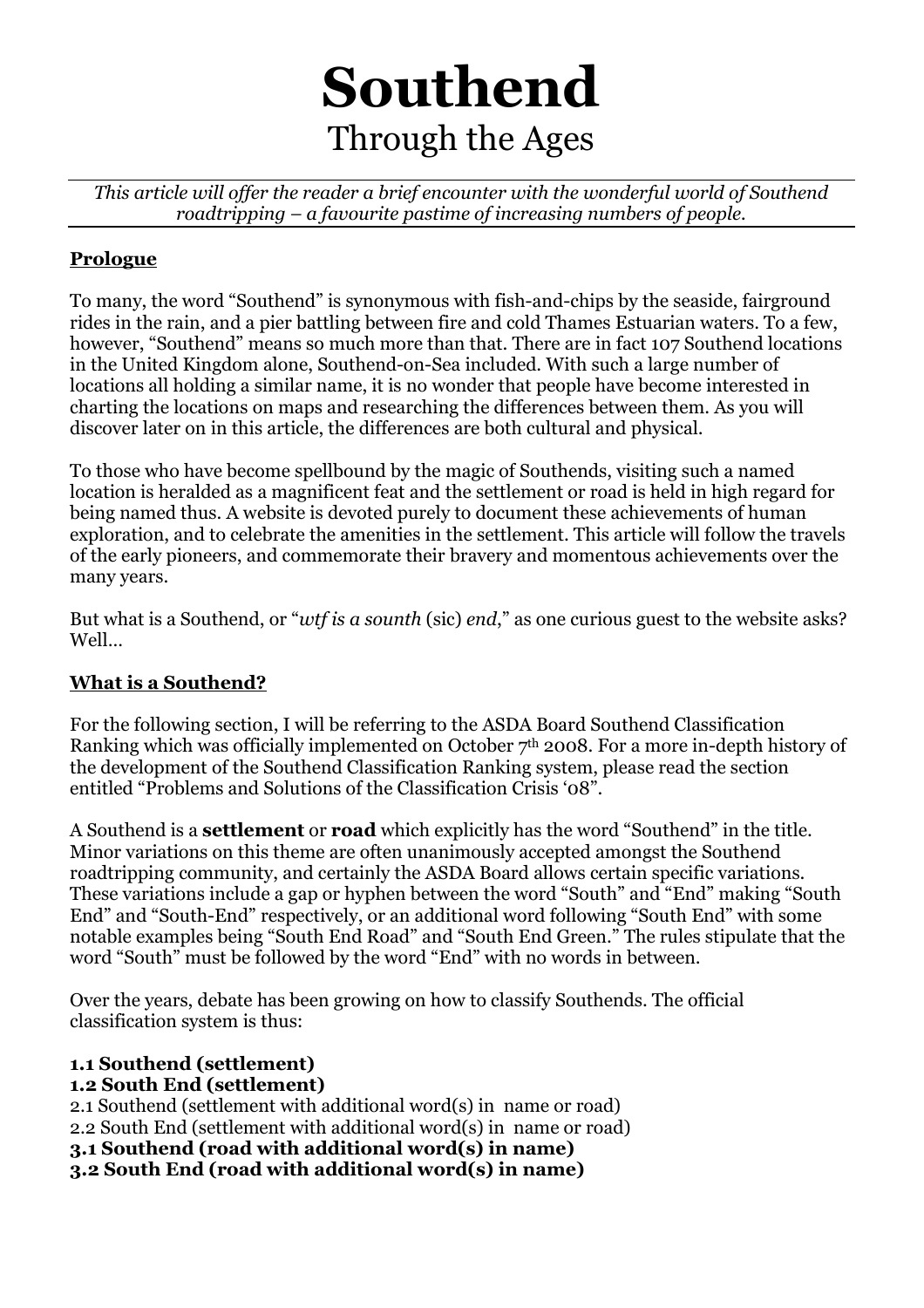#### 4.1 Southend (no sign, but physical evidence on or near location) 4.2 South End (no sign, but physical evidence on or near location) **5.1 Southend (only vocal and 2 cases of map evidence) 5.2 South End (only vocal and 2 cases of map evidence)**

As one can see, the system ranges from 1.1 (being the highest possible classification) to 5.2 (being the lowest). A Southend settlement, with a sign to indisputably confirm its existence, is held in the highest regard. Without a sign, a settlement or road must rely on vocal confirmation from a local who lives in or near the settlement along with 2 cases of map evidence to back up its case. From previous experience, it is known that maps can be incorrect and contradictory to one-another. While a map may state that a settlement called "Southend" is present, it may simply be an error made in bygone eras and actually refers to the physical *south end* of a village or road.

### **The Pioneers of '04**

The date was 16<sup>th</sup> July 2004. It was a beautiful midsummer day. A driving test had been passed, and friends had met up. Little did they know, this group of friends were due to make history. On that very same day the first Southend roadtrip was made. Over the years many questions have been asked about why they did it, why they drove down that particular road, and in answer to those questions many stories have been made up and many myths have been created and built upon. 95% of those stories are nothing more than urban legend. It is firmly believed by many members of the roadtripping community that one of the friends was actually born in Southend-on-Sea in Essex. It is said that the friends saw a settlement named very similarly on a map charting the local area.

As legend would have it, the group made an epic expedition down narrow country lanes and up steep hills to eventually make it to the fabled Southend, Buckinghamshire – a majestic 1.1. For the majority of the group it was their first Southend experience - but for one member, it was his second. Although it can never be fully confirmed, it is still held in some circles that there were as many as five members of the group which probably included Random Rob, Colonel Splaffy, Doublechaireverytime, Chinquary, and Clemmie. The supplies of the trip were provided by ASDA, which included squawker blowouts and party poppers. This is speculated to be the origin of the popularity of party poppers on a Southend roadtrip.

#### **Southend Roadtripping – the Early Years**

A Southend Roadtrip is nothing without a means of transport, and certainly during the Early Years (July 2004 – June 2006) a car provided such a means. At this time, efforts of getting large amounts of people to Southends were hampered by having only two available drivers – who go by the name of T0M and Colonel Splaffy. However, both of these drivers were absolutely outstanding with their efforts, especially Colonel Splaffy who still plays a major role in the roadtripping community today.

Many return visits to Southend Bucks, in the footsteps of the pioneers of '04, were made and new roadtrips even went as far as Southend Garsington on July 16th 2005. It is not known whether the group actually knew whether it was a year anniversary since the Pioneers, or whether it was pure coincidence. As one member wrote on a forum, documenting the event, "*There was a brilliant moment sitting in the car outside Kate's house when the question was asked: 'Left or right?' Left would take us back to Southend, and the roadtrip would last half an hour like originally planned. Right, however, would take us on a journey never attempted before- to Southend, Oxford.*" Of course, the trip to Southend Garsington wasn't the first of its kind – Southend Hampshire and then Southend Bradfield were the first two Southends to be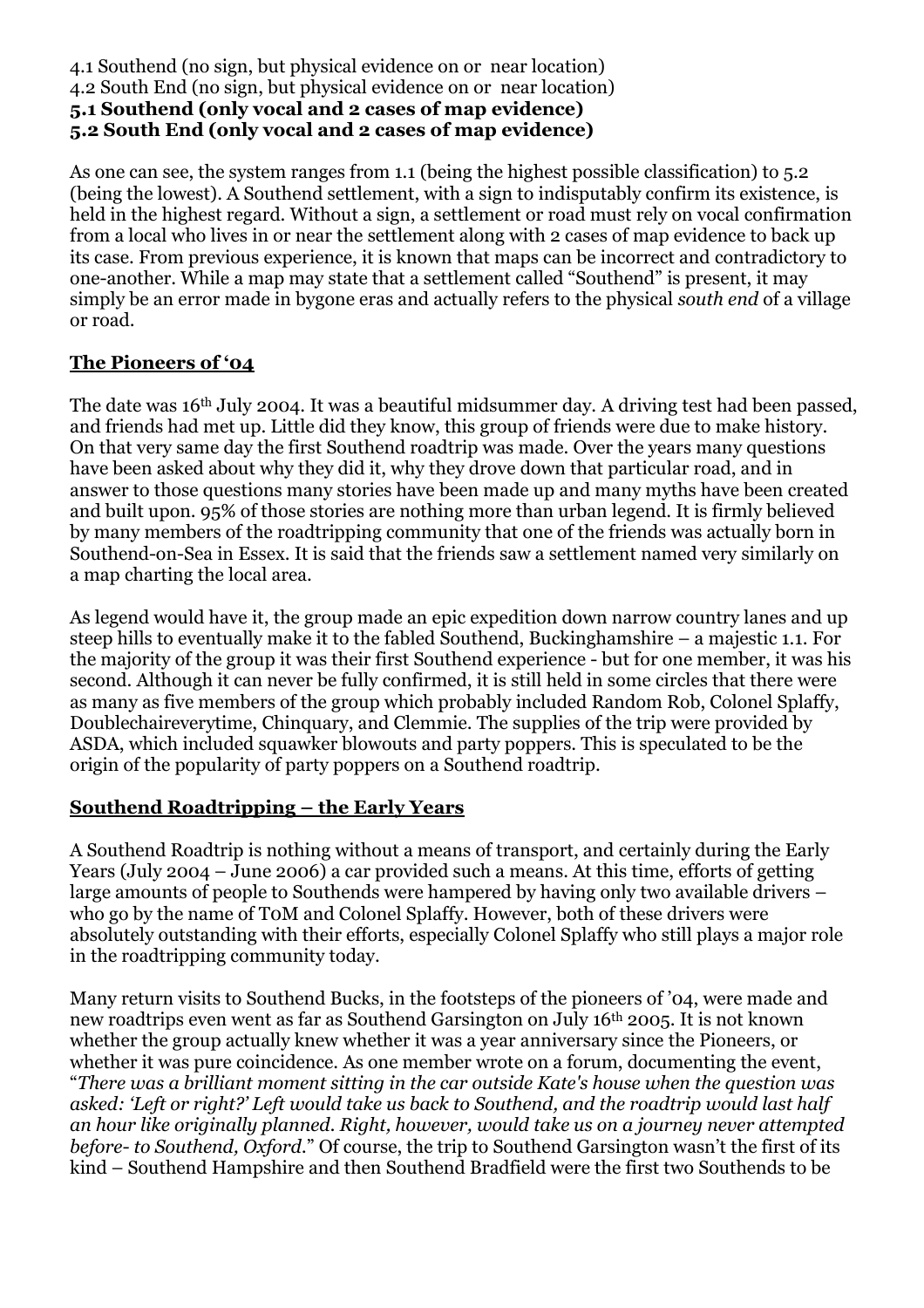visited after the Southend Bucks trip of '04. In the summer of 2005, two members even returned to the motherland of Southend-on-Sea to pay homage to the largest and most celebrated Southend the World has ever seen.

To document the visit to a Southend, the visiting party would typically take a photo of themselves (often a timer on the camera was required to get every person in the photo) in front of the Southend sign. If a sign was not available, this would bring great disappointment to the group. Photos of the settlement or road would then be taken to document the facilities and local amenities available to any future visitors. Services such as a shop, pub, or post box are held in high regard. For more information on this and how this relates to Southend classification, please read the section entitled "Problems and Solutions of the Classification Crisis '08."

On July 29th 2005 it was announced by Random Rob that a new Southend-themed board game had been created and tested, and was ready for play. For more information on this, please read the section entitled "Southend – this is not a game! The Game!"

In January 2006, a new driver Memily came on to the scene. She was followed shortly by a landslide of test passes including Doublechaireverytime, Katey Kate and Chinquary. From having only two available drivers, on June 13<sup>th</sup> 2006 the community now had six. Summer '06 had come and for the roadtrippers times were changing. The potential for something spectacular was massive.

### **Southend Roadtripping – the Later Years**

While the Early Years were dominated by the car, the Later Years (July 2006 – July 2009) saw the introduction of different forms of transport – most notably the railway train. July 12th 2006 saw the first ever Southend Railtrip. This controversial deviation from the normal **road**trip took the visiting group of Colonel Splaffy, Random Rob, Chinquary, Clemmie and Doublechaireverytime to the heart of London. The group explored leafy Hampstead to uncover the gem that is South End Green, and later took the underground to marvel at South End Kensington. This railtrip was to revolutionise the traditional approach to roadtripping, and set a precedent to allow for a further railtrip of London on December 27th 2008. A more detailed account of this railtrip can be found in the section entitled "Southend Campaigns – A Novel Approach to Roadtripping."

The Later Years also welcomed the introduction of the annual Southend-on-Sea summer weekend trip. Of course, while a visit was made in 2005, it was not until September 2006 that it was made a tradition. A music video was made to the song "Southend-on-Sea" by Mark Eitzel and, while this archive footage may have been mislaid for the moment, if you bug Doublechaireverytime enough about it he may manage to unearth it from the bowels of his old C drive. Further returns to S-O-S, as it was named, were made in the summers of 2007 and 2008 where further mock music videos were filmed (for 'Glorious' by Captain and 'The Boys Are Back in Town' by Thin Lizzy respectively).

With such an availability of drivers in the Later Years, the group found themselves able to visit Southends in greater numbers and a greater distance away (since drivers were able to swap enroute). An epic voyage was made to Southend Great Rollright, which each member of the visiting party fondly remembers as taking an "epically long time" but obviously being "well worth it". A large number of different Southends were visited during the busy period of the Later Years. Southend Bucks found itself the centre of the Southend Olympic Games, and also boasted a curious new running track christened the 'RP'. Contestants would have to run round the 'RP' mown in to the Common, with rewards for the fastest lap. The fastest lap time is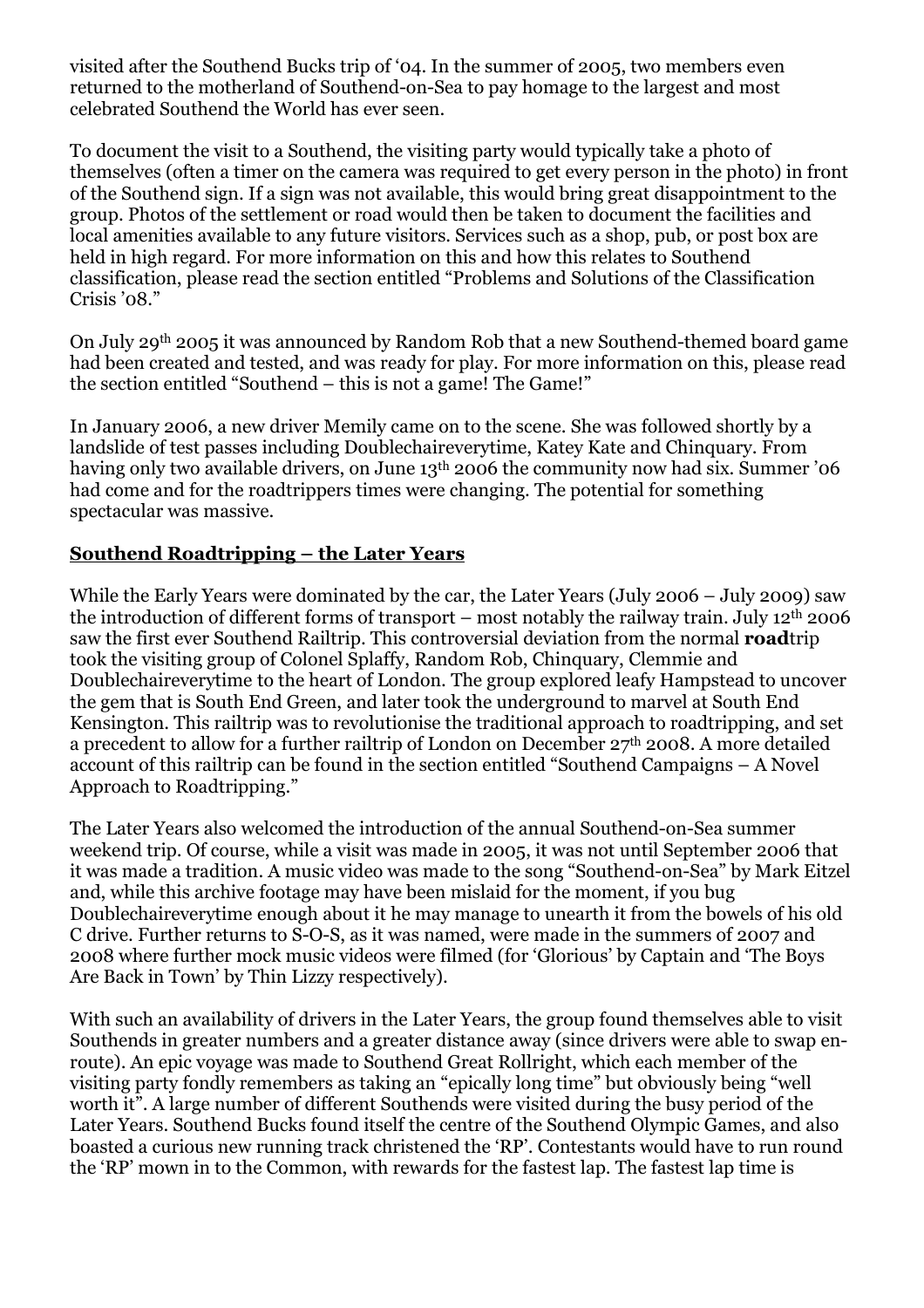currently held by Colonel Splaffy at 16.6 seconds. To the uninitiated, the mention of the 'RP' in conversation may be confusing, but this is the origin of term.

The Later Years also saw a greater emphasis made on eating a pie, especially a Mr Kipling Bramley Apple Pie, although any variety of pie is widely accepted. If a photo could be taken of a person or group eating a pie in a Southend, this would bring great joy to the visiting party. The specific origin of this pie-craze is not wholly known. However, the Southends Rock website provides us with some fascinated pie trivia – the only Southends where a savoury pie has been consumed (as opposed to a sweet pie e.g. apple) are Southend-on-Sea and Southend Bucks.

In these Later Years, Southend roadtrippers have found themselves faced with the unenviable task of visiting what seems to be an ever-expanding catalogue of unexplored Southends – some of these not only in the furthest reaches of Scotland but also in foreign lands such as South Africa and Canada. While the glory of reaching a Southend still remains, the lengths the roadtripping community have to go to visit a new Southend is increasing. For more information on this, please read the section entitled "Southend Roadtripping – the Future Years."

# **Southend Roadtripping – the Future Years**

Certainly even the most devoted Southend roadtripper could be forgiven for not making that extra effort to travel a ridiculous distance to a Southend with no other purpose. In this day and age of climate change and low oil reserves, we must be respectful to our environment and responsible with our fuel consumption. For these reasons, the new 'fad' is to incorporate a Southend visit in to any journey that coincidentally takes you within 'sensible' roadtripping distance of a Southend.

With such a large pool of Southends still undiscovered, one must ignore the potential 'stigma' of visiting a Southend alone. Although the Early Years and much of the Later Years focussed on group visits and friendly banter, it is forecast that the Future Years may focus more on achieving the seemingly-impossible task of visiting all 107 potential UK Southend locations. The glory of visiting the most far-flung Southend is there for the taking, and will allow the victor to regale his friends with stories and photos of this distant settlement.

Of course, the Future Years will certainly not be without the group trips to Southends. Discovery whilst amongst friends is the true value of Southend roadtripping. It is how the Pioneers began in that warm summer of 2004, and it is how the descendents of the great explorers of the Early Years should continue. The Southend roadtripping community are alive and well, and ready to explore this nations sublime selection of Southends whilst revisiting the glorious previously-visited gems time and time again!

# **Southend – this is not a game! The Game!**

On July 29th 2005 it was announced by Random Rob that a new Southend-themed board game had been created and tested, and was ready for play. Echoing the true spirit and ethos of the forum, Random Rob crafted this magnificient sentence: "*So, when I get round to it, I'll post up the rules that we decided on*." Inevitably, the thread has remained barren of any board game rules. However, we are left with a few nuggets of information on this hugely popular game – the game involved rolling dice to move your car (a bit of laminated paper) around a track. Each car had only a certain amount of fuel, which meant that only one circuit of the track was possible before refuelling.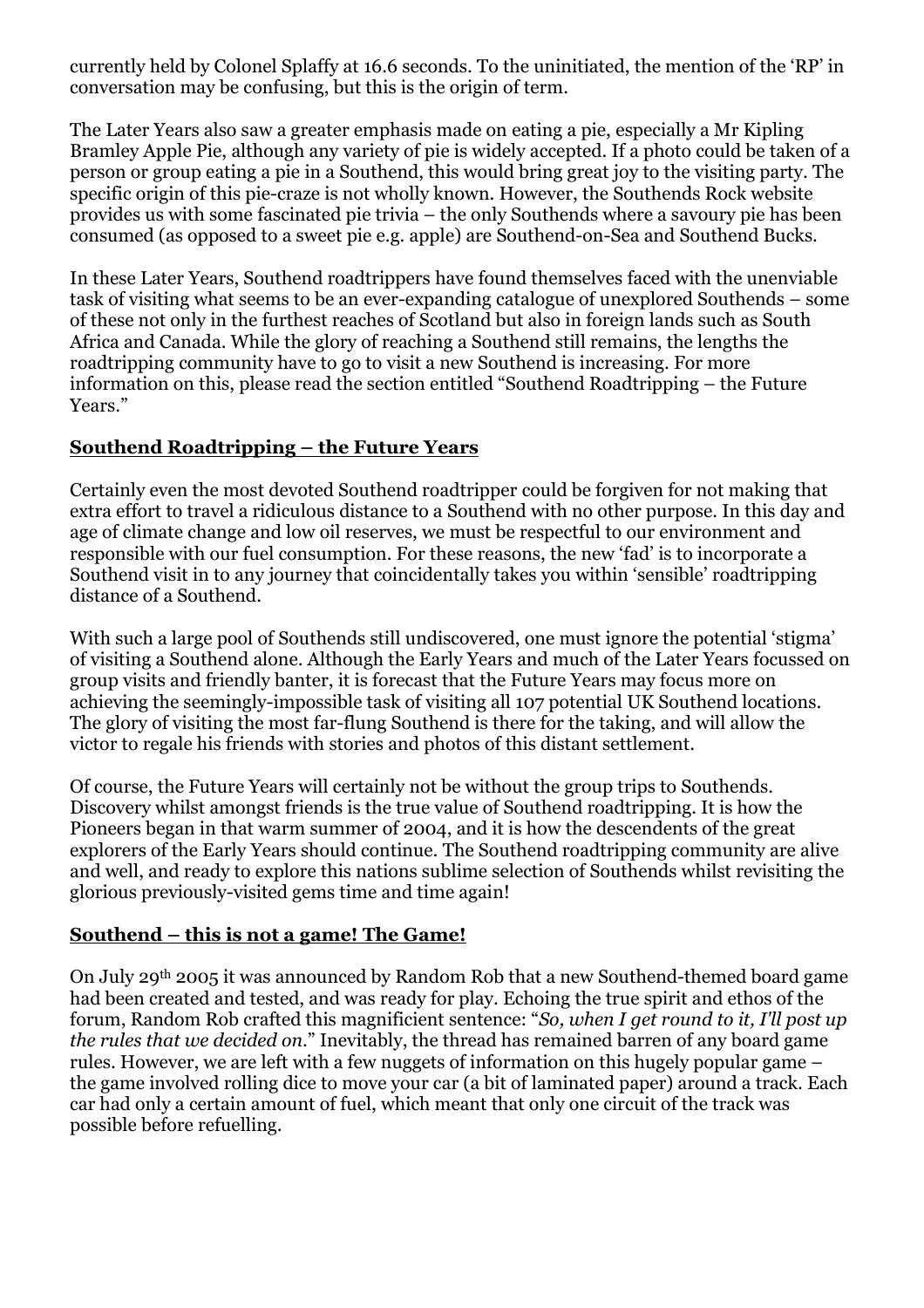The aim was to pick up a person and transport them to Southend, all the while contending with the randomness of the chance cards and the fixage of the dice. The first person to transport all of the five people (modelled on the Pioneers of '04) to Southend would be the winner. The game was once played in its entirety in a caravan, and thoroughly entertained everyone who had the pleasure of playing it. The game sadly gathered dust for a while before it was replayed at some point in the Later Years.

# **Southend Campaigns – A Novel Approach to Roadtripping**

On the 19th November 2008, Southend Tourist Advisor Doublechaireverytime announced the introduction of a new section to the website. This was known as Southend Campaigns, and for the first time allowed visitors to see where there were clusters of Southends suitable for visiting all at once. This was partly the inspiration to a trip to London on 27th December 2008, known as the London Spectacular. Although the whole London Spectacular route was not completed, in this mammoth undertaking 47 Southend signs were unearthed, and 3 new Southends were documented.

Many of the Southend Campaigns are still to be attempted, but no doubt the Future Years will see the completion of many and the creation of many others. Indeed, the theory nowadays is if you want to go to one Southend, why not go to all the other ones nearby? It is considered to be the most environmentally-friendly and time-efficient way to visit as many Southends as possible.

### **Southends Rock – The Website**

Although this author is unfortunately unsure on when the Southends Rock was first created, it was certainly before November 23rd 2005 since the website is mentioned in discussions on the forums at this time. The purpose of this site was to provide visitors with written reviews and personal accounts of Southends, including photographs of the points of interest and visitors in front of the sign. The website currently holds reviews for Southends as well as a map, created by Colonel Splaffy on July 26th 2007, displaying the 107 Southend locations in the UK. The map is colour coded according to whether it has been visited or not, and what classification the settlement is. This is a fabulous addition to the website and provides potential roadtrippers with an easy way to see which Southends are near their location.

Currently, the website is undergoing a major overhaul since geocities is shutting down. As such, the whole content of the Southends Rock website must be moved to its new host and domain name www.southendsrock.co.uk. Due to the urgency of the matter, this activity must unfortunately take priority over potentially visiting other Southends – thus slowing down the progress towards the 107. However, on completion, it will be a great asset to the roadtripping community.

#### **The ASDA Board**

Despite the similarity of its name and logo to a large supermarket chain, the ASDA Board actually has absolutely no affiliation to this chain of shops selling domestic and food items. The ASDA Board actually stands for the Association for Southend Decisions and Activities. This board was formed on the 14th April 2006, and is a non-profit organisation which governs all Southend-related affairs. It is not known whether the five members of the board are salaried.

The motto of the ASDA Board, "We do the equipping so you can do the tripping" refers to the aim of the Board to provide information and equipment to those who wish to partake in a Southend roadtrip. The ASDA Board has the authority to introduce new systems of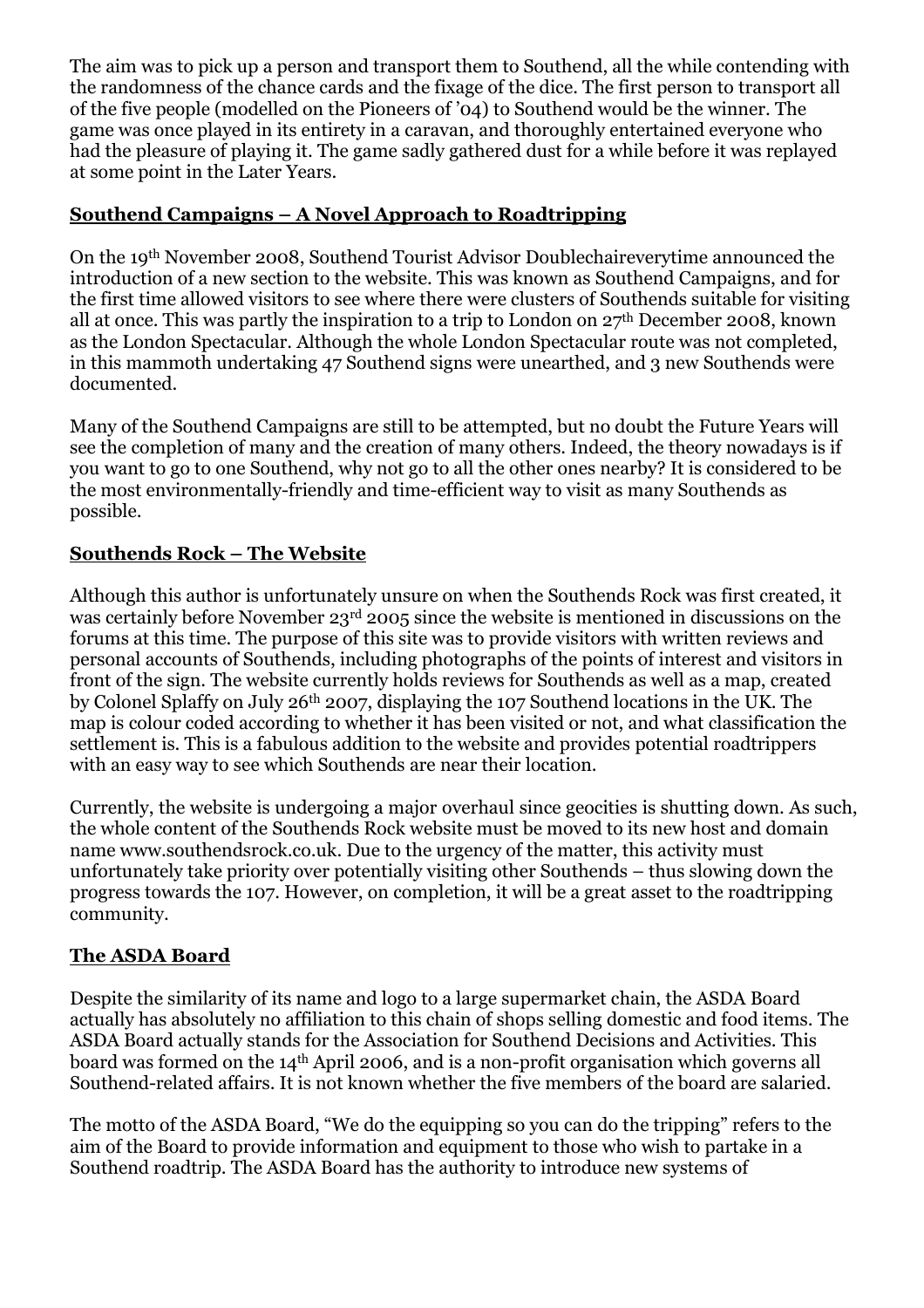classification, and will often provide funds to the community to allow for the purchase of new websites or digital handheld video cameras. The community have great respect for the Board and will accept the decisions made by the Board as final.

#### **Southend Songs – From Roadtrip Classics to Fan Recordings**

An important part of every good roadtrip is a roadtrip CD that includes classic anthems that the roadtrippers can sing along to. Notable examples include 'Southend-on-Sea' by Mark Eitzel and the American Music Club, 'Stacey's Mum' by Fountains of Wayne, and 'Glorious' by Captain. On October 7th 2008, Colonel Splaffy released his debut song 'This Isn't Just a Southend' which was to be sung to the tune of Flight of the Concords' 'A Kiss is not a Contract'. This was followed by Random Rob's take on 'Most Beautiful Girl in the Room' by Flight of the Concords, with 'Southend Song For Garsington'. Doublechaireverytime has reportedly written lyrics for 'Southend-on-Sea' to the tune of KT Tunstall's 'Suddenly I See'. We are incredibly proud to have the lyrics to all three songs here, for your reading pleasure.

First up is Colonel Splaffy's masterpiece, 'This Isn't Just a Southend':

This isn't just a Southend, Its a special one, Very special one,

Just because the sign is not exactly clean Doesn't mean its not the most important sign I've ever seen no,

This isn't just a Southend. Its a special one, Its a one point one,

The local and us aren't exactly best of friends, But that doesn't mean I'll only go to other Southends no,

Just because it doesn't have its own pub, Doesn't mean you can't just bring your home grub, So come on and open up those Mr Ks, Eating on the bench you know its happy days,

You can run around the green and set a record time, In the corner there's a tree that's always good to climb, But don't you touch that last pie 'cos I think its mine,

Stick a pie in your mouth end' cos we're on our way to Southend ohoooh, Its got a post box, a red one, for your letters, Its got a notice board, we'd us it, but they won't let us. © Colonel Splaffy 2008

The following lyrics are from Random Rob's *magnum opus*, 'Southend Song for Garsington':

Looking 'round the roads I can tell that this Is the most amazing Southend, In Oxfordshire In the whole of Oxfordshire And when you're on that street It's definitely the street That you would go for a summer retreat It's a 2:1 voted street And that you can't delete! And when I went to Southend for a trip I thought wow, this is amazing, flip! How had we missed, a Southend like this On a Roadtrip before?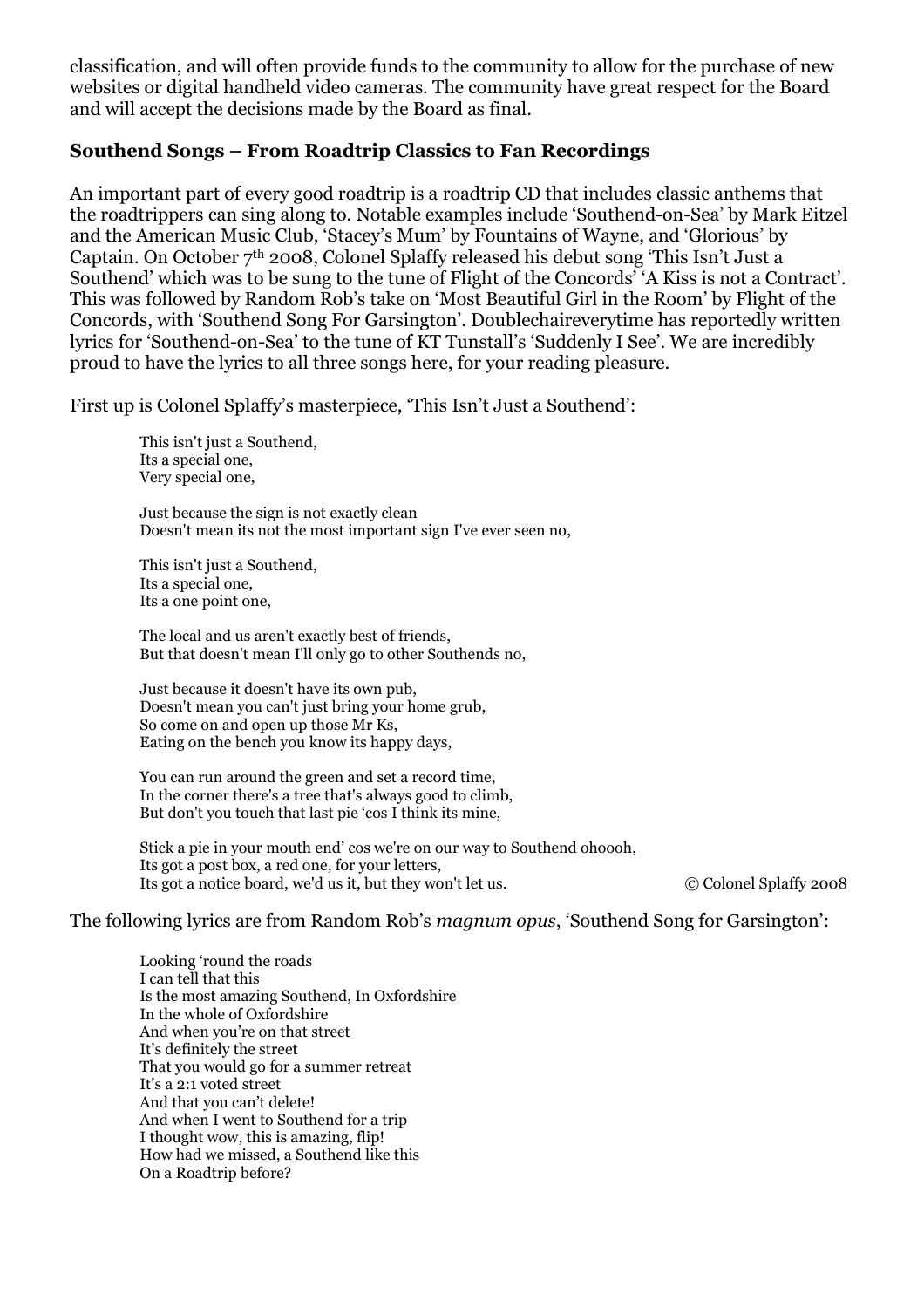Good work Multimap! Ooh, you're a legend, Multimap! I asked the lads are you gonna eat a pie or 2? They said sure I say, "Lads do you mind if I do?" They say they don't mind I can tell they don't mind 'Cos we all do it anyway I see you eating pies by the sign right there We much all night all the locals start to stare Southend Garsington You've got a lovely brown sign Southend Garsington You even have an old church and an opera Southend Garsington You're the most amazing Southend in Oxfordshire And then I celebrate I eat a pie, I eat a whole pie! It's 8:02 So much more to do With all of us eating Pies on the hillside We all decide We should go inside Let's all head to The three horseshoes! I can't believe That I'm enjoying a pint In the most amazing Southend In the whole of Oxfordshire, Ooooh We won't ever leave We can stay here all day And eat pies and while the summer away Oh no, don't forget to take a photo! O-o-o Yeah 'Cause it's Southend Garsington You can eat a pie Or go to the local KFC Southend Garsington There are at least 2 roadsigns to find But you'll probably find a lot more in Southend-on-Sea Southend Garsington

You're the best Southend road with a brown sign that I have ever s-e-e-e-e-en It's where I'll spend my summer months for sure! © Random Rob 2008

Finally, previously unreleased and still unrecorded, Doublechaireverytime's work of lyrical genius 'Southend-on-Sea':

This place is the best in the world It's the best in the world Beaches the colour of pearl The colour of pearl There's Adventure Island for a rollercoaster fright The arcades that line the seafront gladly take all your 2ps The sea is calm Everyone will fall for it's charm

Southend on Sea (Southend on Sea) It's where I wanna be Southend on Sea (Southend on Sea)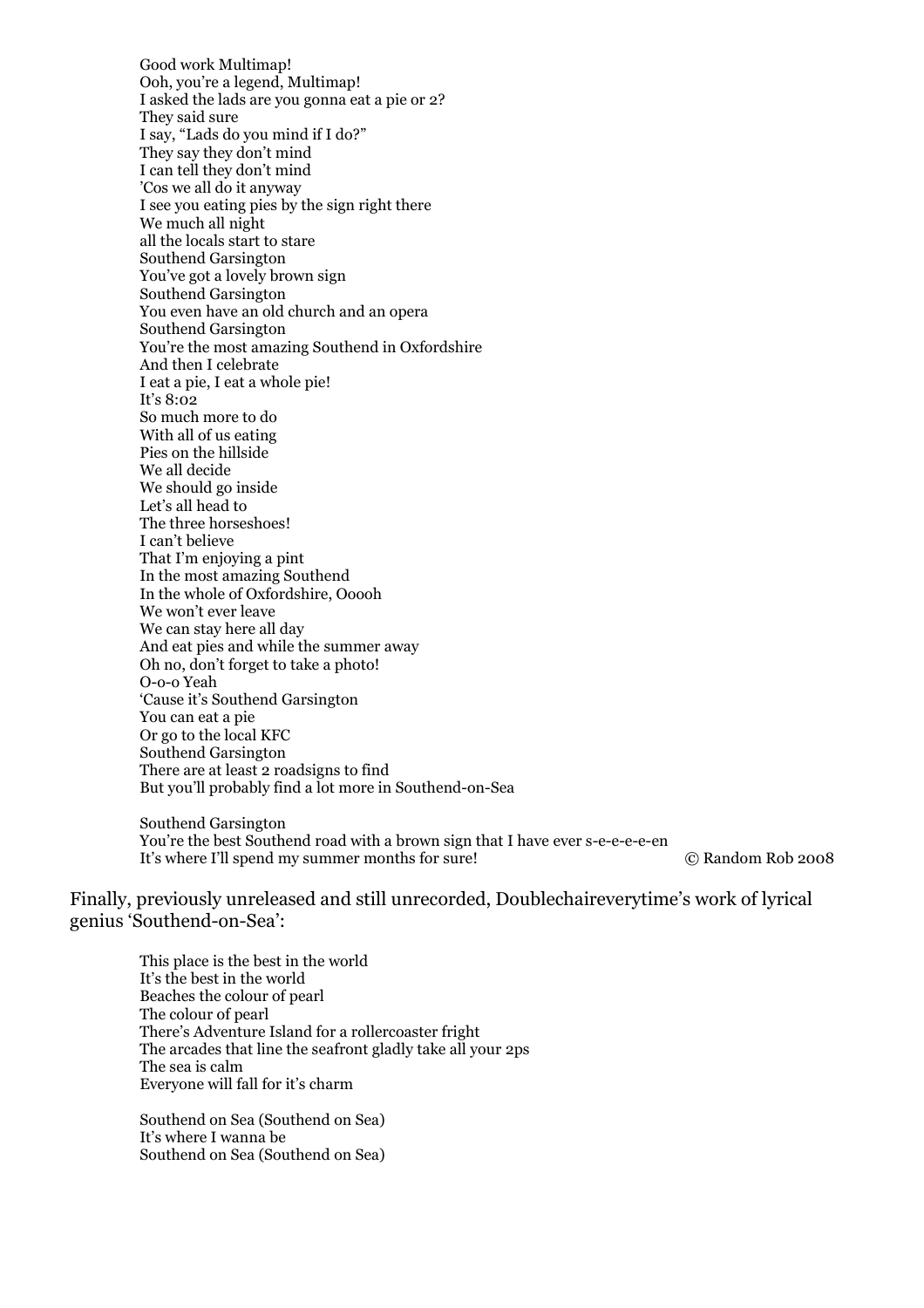Oh you know it means so much to me

If you feel like walking the pier You can walk the pier Though the end of it isn't near No it's not near It's the longest pier in the world at 1.34 miles It becomes all worth it when you suddenly remember Where you are Yes in the Thames Estuary:

Southend on Sea (Southend on Sea) It's where I wanna be Southend on Sea (Southend on Sea) Oh you know it means so much to me

And it's sunnier than most Playing crazy golf You can do the fast food crawl down the high street Oh it's got it's own administrative borough Ad-bo yeah It's got pies to eat Take a seat Down at Dinos

Southend on Sea (Southend on Sea) It's where I wanna be Southend on Sea (Southend on Sea)<br>A 1.1 it means so much to me

A 1.1, it means so much to me © Doublechaireverytime 2008

#### **Problems and Solutions of the Classification Crisis '08**

Classifying Southends has never been an easy task, and the system described in the chapter "What is a Southend?" was not devised in a day! In fact, it is the result of months of studying the figures, visiting Southends, and trialling the system. Only with the experience gained from real roadtripping could such a classification method be honed and perfected to what we take for granted today. As one can see from the table below, the first attempts at a classification method were far from the modern achievements:

*ASDA Board Classification System – July 20th 2006*  1.1 Southend 1.2 South End 2.1 Southend (without a sign) 2.2 South End (without a sign) 3.1 Southend (joint settlement/road\*) 3.2 South End (joint settlement/road\*) 4.1 Southend (joint settlement/road\*, without a sign) 4.2 South End (joint settlement/road\*, without a sign) 5.1 Southend [...] 5.2 South End [...] 6.1 Southend [...] (without a sign) 6.2 South End [...] (without a sign)

In this version, two years before the release of the modern system, the rankings spread from 1.1 to 6.2. In comparison to the modern version, this original system severely penalised settlements with additional words in the name. In fact, by simply having an additional word in the name, a settlement would be ranked lower than a road without a sign. While the idea of having such a system was revolutionary at the time, the primitive nature of the early attempt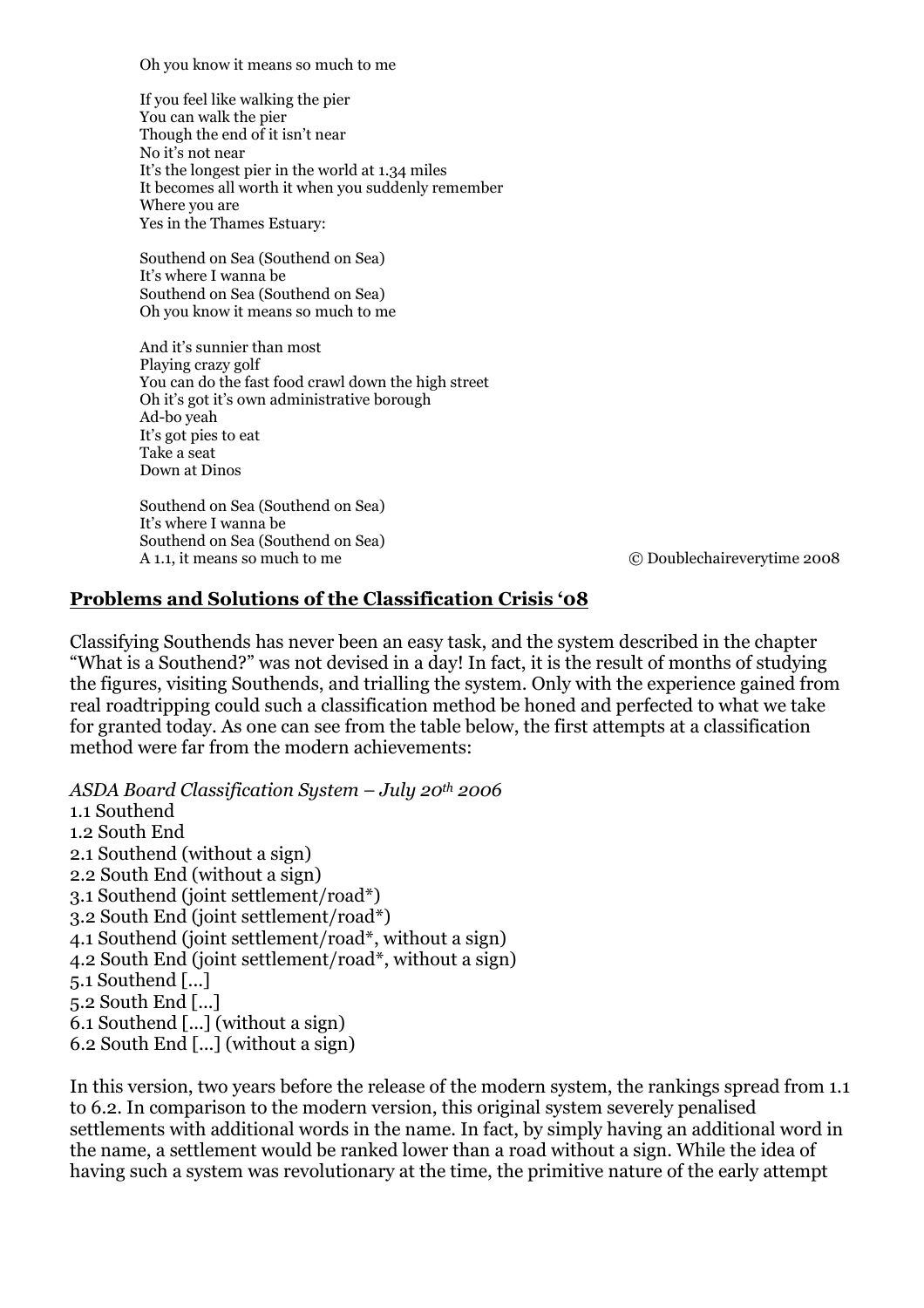was clear for all to see. Critics were outraged by such an arrangement, and one angry protester explained that "*any type of southends/south ends with their own individual signs should be ranked higher than those without. This is simply because they bring so much more...*". The ASDA Board had a lot of thinking to do if they wanted to regain the confidence of the roadtripping community.

In the few days following the posting of this classification system, the forums were alive with suggestions from various members of high stature in the roadtripping community. The suggestions all seemed to lead towards the implementation of a system, coined by Colonel Splaffy as the Placement Increment Examination System (P.I.E.S.), which would allow the ASDA Board discretion in moving a settlement up or down a ranking on the basis of merit. Each Southend would be judged on an individual basis, and early proposals for the criteria included how friendly the residents were, how many benches were available for public use, are there suitable storage places for party poppers, and so on. However, these were merely ideas and no simple and robust method for recording and analysing these seemingly random criteria existed. That was until, on August  $17<sup>th</sup>$  2006, Chinquary created the first form which was to provide a platform for later developments. We are fortunate to have a copy here, by kind permission of the ASDA Board.

#### Placement Increment Examination System Official Southend/South End Ranking Form

| Sign                        |                 | No        |    |         |     | Yes     |       |          |
|-----------------------------|-----------------|-----------|----|---------|-----|---------|-------|----------|
| Number of signs             |                 | $0=0$     | ЕI | $2=2$   | 3=3 | $4 = 4$ | 5+=5  |          |
| Largeness "                 | $None = 0$      | Small     |    |         | 3   | 4       | 5     | Large    |
| Cleanness"                  | $None = 0$      | Southend? |    | 2       | 3   | 4       | 5     | Spotless |
| Photoness"                  | $None = 0$      | Hard      |    |         | 3   | 4       | 5     | Easy     |
| Residents                   | $N/A = 0$       | Nasty     |    |         | 3   | 4       | 5     | Friendly |
| Grass                       | $N/A = 0$       | Mud       |    |         | 3   | 4       | 5     | Green    |
| Recon potential             | $N/A = 0$       | Hard      |    |         | 3   | 4       | 5     | Great    |
| Entertainment               | $N/A = 0$       | None      |    |         | 3   | 4       | 5     | Lots     |
| Enjoyment                   | $N/A = 0$       | None      |    |         | 3   | 4       | 5     | Lots     |
| Randomness                  | $N/A = 0$       | Straight  |    |         | 3   | 4       | 5     | Crazy    |
| Apple Pie enjoyment         | $N/A = 0$       | None      |    |         | 3   | 4       | 5     | Lots     |
| Location                    | N/A = 0         | Easy      |    |         | 3   | 4       | 5     | Hard     |
| <b>Revisits</b>             | Never again = 0 | Few       |    |         | 3   | 4       | 5     | Many     |
| <b>Benches</b>              |                 | 0=0       | Еi | $2 = 2$ | 3-3 | 4=4     | $5+5$ |          |
| Gift Shop/Pub               |                 | No        | 0  |         |     | Yes     |       |          |
| ASDAMcD                     |                 | No        | O  |         |     | Yes     |       |          |
| Farm                        |                 | No        | 0  |         |     | Yes     |       |          |
| Storage                     |                 | No        | 0  |         |     | Yes     |       |          |
| Monument                    |                 | No        | 0  |         |     | Yes     |       |          |
| Post-box                    |                 | No        |    |         |     | Yes     |       |          |
| No space in name            |                 | No        | 0  |         |     | Yes     |       |          |
| Not a joint settlement/road |                 | No        | 0  |         |     | Yes     |       |          |
| Nothing added to name       |                 | No        | 0  |         |     | Yes     |       |          |

#### Name of Southend/South End:

 $Total =$ 

Circle grade of Southend/South End:

|  | $0 - 10 =$ Grade 8 11 - 20 = Grade 7 21 - 30 = Grade 6 31 - 40 = Grade 5              |  |
|--|---------------------------------------------------------------------------------------|--|
|  | $41 - 50 =$ Grade $4 = 51 - 60 =$ Grade $3 = 61 - 70 =$ Grade $2 = 71 - 80 =$ Grade 1 |  |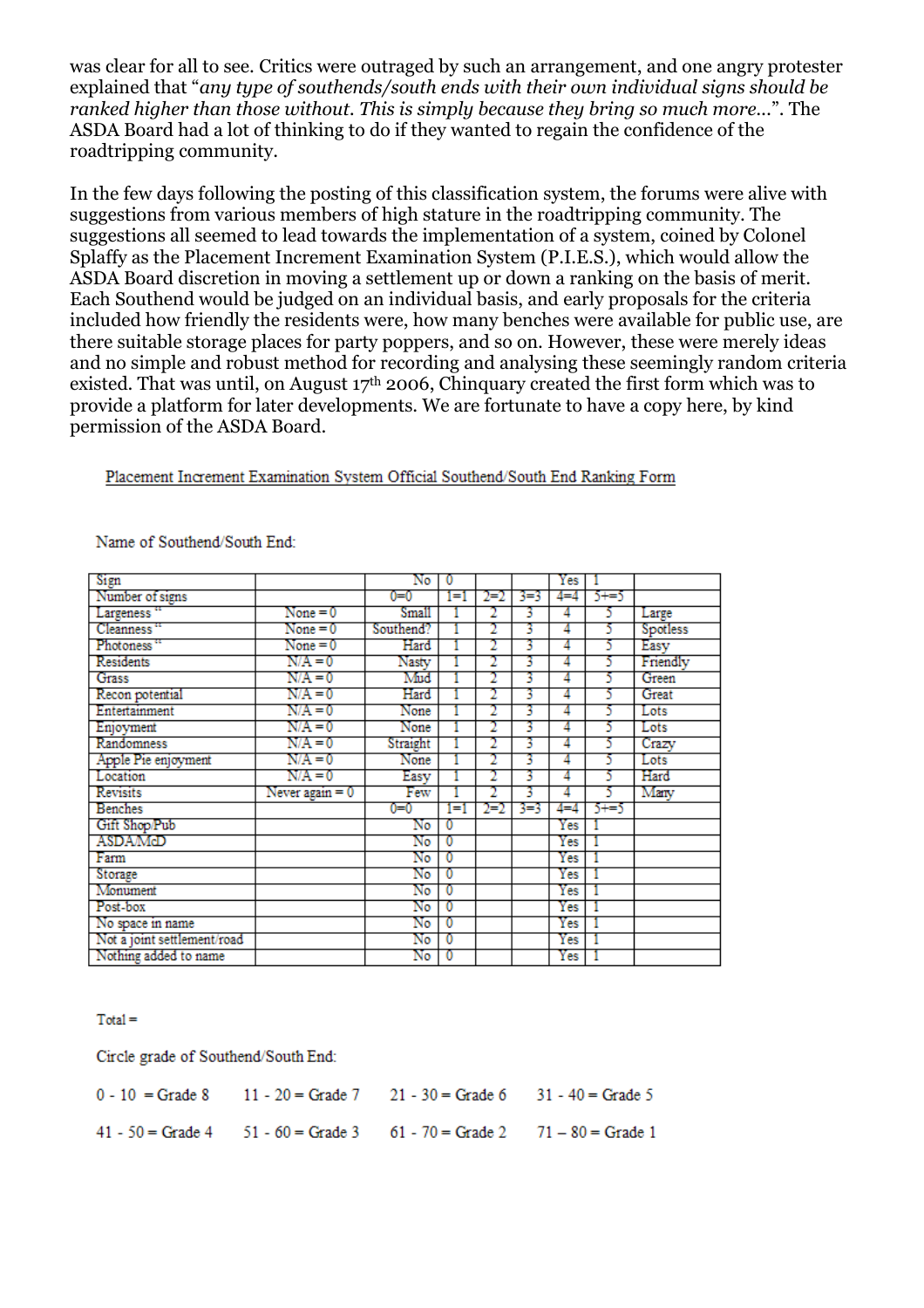This system gave rewards to Southends that were particularly random, with large but clean signs, local ASDAs and McDonalds, and other specific criteria. It was certainly deemed a spectacular achievement by the community, and was met with rapturous applause by all who read it, but it was still not the perfect solution to an age-old problem. It was felt that the system still did not penalise a Southend enough for not having a sign.

On August 18th 2006, the ASDA Board announced that a bi-system system may be implemented, whereby a Southend would receive two scores. One score would refer to how the settlement was named, on a scale for 1.1 to 6.2, and the other score would be based on a system very similar to that of Chinquary's. Random Rob suggested that the overall score, rather than being out of 80, be tweaked so that it was given as a percentage. This forward thinking is something that has been carried forward to the modern day system.

After two years of discussion and debate, particularly helped by some very pertinent questions by Colonel Splaffy, Random Rob and Doublechaireverytime, on October 7th 2008 the ASDA Board announced that a new system was to be implemented. This system ridded the categories 6.1 and 6.2, condensing the scores down to between 1.1 and 5.2. It was deemed necessary that, for a Southend without a sign to be classed as a Southend there needed to be absolute proof. This new scoring system is still in place today, and can be found in the section entitled "What is a Southend?".

However, this was by no means the end of the Classification Crisis. A final solution was drawn up in the form of the Miscellaneous Relevant Knowledge Indicating Potential Local Interest to Newcomers and Groups (M.R.K.I.P.L.I.N.G.) Percentage System\*<sup>1</sup> , a name devised by Doublechaireverytime on October 14th 2008.

The following questions, devised by Random Rob, must be answered on visiting any Southend to achieve a percentage score known as the MRKIPLING:

#### Is it a settlement? YES – 10%

Does it have a sign?  $YES - (1>20\%$  depending on quality of sign, no of signs etc) How easy is it to take a photo at the sign? (1>10% depending on ease) Does it have a shop selling pies in/nearby? YES – (1>7% depending on locality/quality) Does it have a Fast Food Restaurant in/nearby? YES – (1>3% depending on locality/quality) Is there a pub in Southend? YES –  $(1)5\%$  depending on locality/quality) How good is it for entertainment? (1>10% depending on entertainment) How random is the place? (1>10% depending on amount of randomness) How enjoyable was the journey there? (1>10% depending on enjoyment of journey) Are there adequate facilities for a party? (1>5% depending on ease of party) Is it worth another visit? (1>10% depending on worthiness of repeat visit)

The MRKIPLING Percentage Score was to stand beside the settlement score (1.1 to 5.2) to give an all encompassing rating system and finally allowed for the easy ranking of visited Southends. Some critics have said that the MRKIPLING system was devised purely to allow for 'fixage' of the results since it allowed visitors to allot extra points to or dock other points from a settlement purely for banter. However, the ASDA Board has denied all of these claims.

The MRKIPLING Percentage Score, and the settlement score, are still in use today.

\* 1 Please note that the acronym MRKIPLING bears absolutely no relation to a well know pie manufacturer. Any resemblance of the name or logo is purely coincidental.